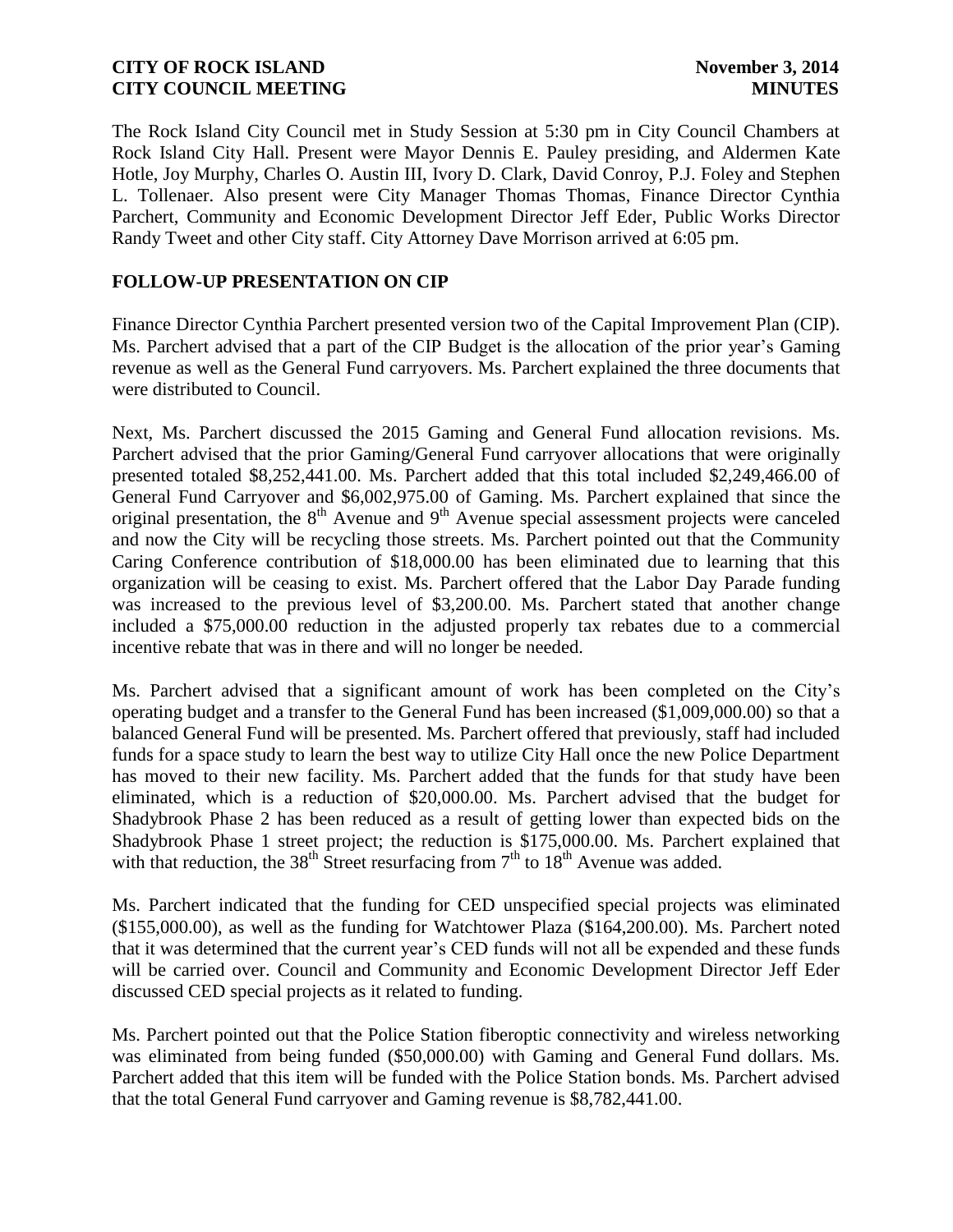Next, Ms. Parchert discussed changes made to the Five Year Capital Improvement Plan (CIP). Ms. Parchert stated that the prior CIP budget started off with \$29,208,928.00. Ms. Parchert added that \$530,000.00 was added to that, which represents reprogrammed funds from the  $8<sup>th</sup>$  Avenue and  $9<sup>th</sup>$  Avenue projects. Ms. Parchert offered that an adjustment was made to the Long Term Control Plan in the Wastewater Fund, which is the underground combined sewer storage tank at 40<sup>th</sup> Street and 5<sup>th</sup> Avenue; it was an increase of \$2,090,000.00. Ms. Parchert added that this is due to having that project split over two years. Ms. Parchert noted that this project will actually occur in 2015. In addition, Ms. Parchert stated that there was a reduction in the Water Fund of \$200,000.00 for  $20^{th}$  Street resurfacing of  $9^{th}$  to  $12^{th}$  Avenue. Ms. Parchert advised that the total adjusted CIP budget is \$31,628,928.00.

Council discussed the adjustments as it related to the 2015 Gaming/General Fund allocations and projects in the Capital Improvement Plan. Various items discussed included the Labor Day Parade contribution, Community Caring Conference, support for District events and zoning and sign ordinance. Council also discussed the marketing program and involvement and support for Red, White and Boom. Public Works Director Randy Tweet and Council discussed various street assessment projects. Council further discussed Ms. Parchert's presentation.

### E**XECUTIVE SESSION**

A motion was made by Alderman Foley and seconded by Alderman Hotle to recess to Executive Session on matters of Personnel, Property Acquisition and Litigation. The motion carried on a roll call vote. Those voting Aye being; Alderman Hotle, Alderman Murphy, Alderman Austin, Alderman Clark, Alderman Conroy, Alderman Foley and Alderman Tollenaer; those voting No, none. The meeting was recessed at 6:27 pm.

### **ADJOURNMENT**

Mayor Pauley reconvened the regular meeting at 6:33 pm. A motion made by Alderman Murphy and seconded by Alderman Hotle to adjourn the meeting carried by the following Aye and No vote. Those voting Aye being; Alderman Hotle, Alderman Murphy, Alderman Austin, Alderman Clark, Alderman Conroy, Alderman Foley and Alderman Tollenaer; those voting No, none. The meeting was adjourned at 6:34 pm.

Aleisha L. Patchin, City Clerk

 $\frac{1}{2}$  ,  $\frac{1}{2}$  ,  $\frac{1}{2}$  ,  $\frac{1}{2}$  ,  $\frac{1}{2}$  ,  $\frac{1}{2}$  ,  $\frac{1}{2}$  ,  $\frac{1}{2}$  ,  $\frac{1}{2}$  ,  $\frac{1}{2}$  ,  $\frac{1}{2}$  ,  $\frac{1}{2}$  ,  $\frac{1}{2}$  ,  $\frac{1}{2}$  ,  $\frac{1}{2}$  ,  $\frac{1}{2}$  ,  $\frac{1}{2}$  ,  $\frac{1}{2}$  ,  $\frac{1$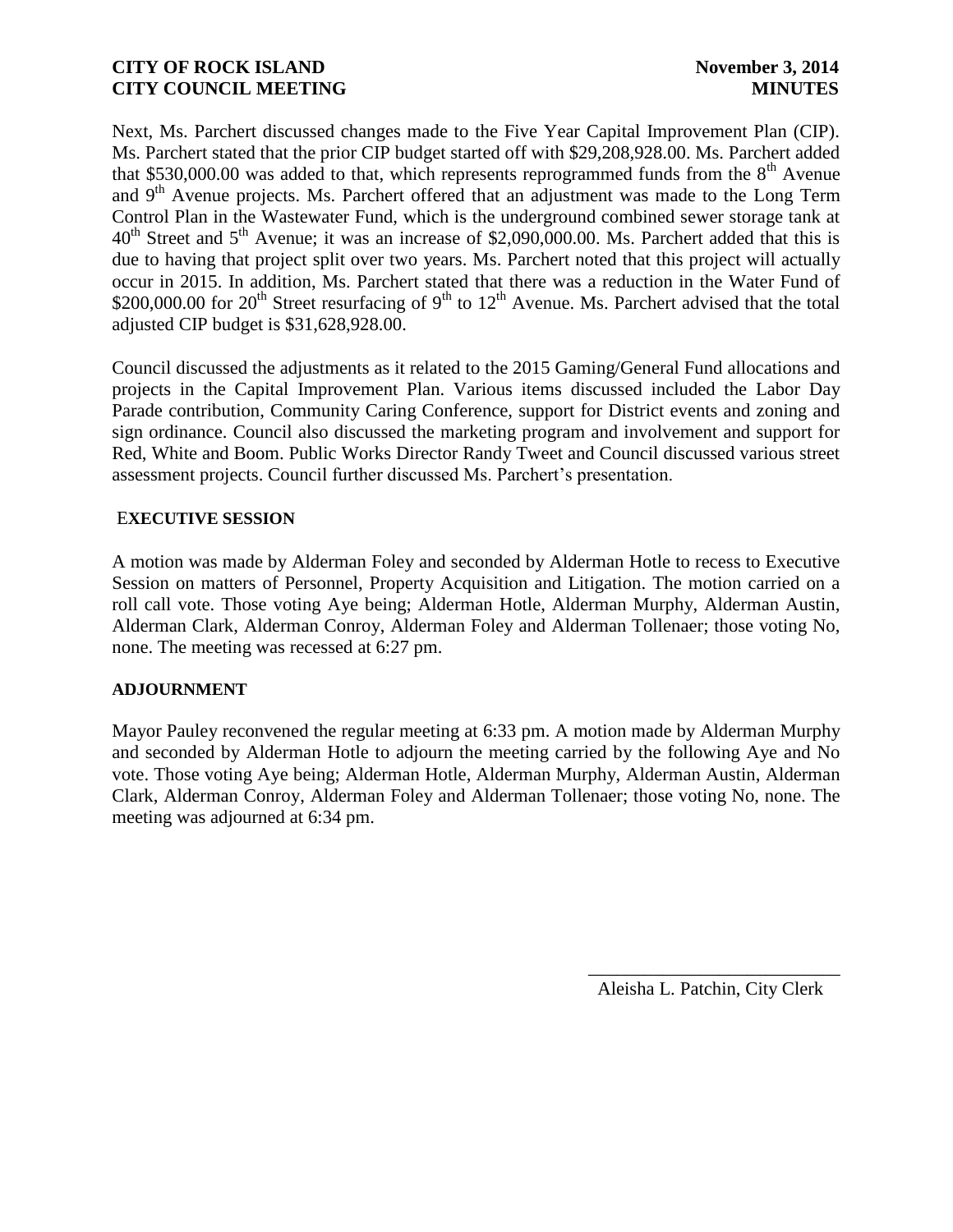Rock Island City Council met in regular session at 6:45 pm in Council Chambers of Rock Island City Hall. Present were Mayor Dennis E. Pauley presiding, and Aldermen Kate Hotle, Joy Murphy, Charles O. Austin III, Ivory D. Clark, David Conroy, P.J. Foley and Stephen L. Tollenaer. Also present were City Manager Thomas Thomas and City Attorney Dave Morrison.

#### Introductory Proceedings

Mayor Pauley called the meeting to order and led in the Pledge of Allegiance. Alderman Conroy gave the Invocation.

Note: Mayor Pauley gave the November 3, 2014 Update Rock Island prior to the approval of the Minutes.

### Agenda Item #6 **Update Rock Island by Mayor Pauley.**

Mayor Pauley advised that starting Tuesday morning, November 4, 2014, repairs to the sewer crossing on  $38<sup>th</sup>$  Street at the  $28<sup>th</sup>$  Avenue intersection will require a road closure with detoured traffic around the work. Travel delays can be expected during the construction at or near this location. Pending favorable weather and commencement, the anticipated date of completion and resumption of normal traffic is later the same day. The Mayor stated to please follow all posted construction signs for detour directions, and watch for trucks entering and leaving the construction zone. The City of Rock Island is sorry for any inconvenience due to this sewer work and appreciates the patience and consideration of the traveling public.

Mayor Pauley stated that Tuesday, November  $4<sup>th</sup>$  is the General Election. Let's remember that our right to vote was not a right that was easily earned. Let us do our part and get out there and vote! Mayor Pauley noted that the polls will be open from 6:00 am until 7:00 pm. If you need to find your polling place or have questions, call 309-786-VOTE or go to www.votericounty.org.

Mayor Pauley advised that Thursday, November 6, 2014 from 7:00 am to 10:30 am at the Central Fire House, the Rock Island City Employees will be participating in a Blood Drive to help the Mississippi Valley Regional Blood Center's blood supply. The City holds two blood drives a year to assist the blood center in collecting the area's much needed supply of blood.

Mayor Pauley stated that the Rock Island Public Library Foundation will offer guests a walk down the red carpet with the "Lights, Camera . . .Literacy," a Food for Thought celebration on Thursday, November 13, 2014 from 5:00 pm to 7:30 pm at the Rock Island Main Library, 401 19<sup>th</sup> Street. The library will be transformed into a star-studded night of dining, socializing and silent auction bidding. The Mayor commented that admission includes tastes of Rock Island served at multiple food stations, complimentary soft drinks, wine and beer, and musical entertainment. Guests who RSVP in advance receive preferred admission prices of \$35 per person. To RSVP, please call [\(309\) 732-7326](mailto:309)%20732-7326) or email riplfoundation@rigov.org no later than Monday, November 10<sup>th</sup>. Walk-in admission without an advance RSVP is \$40 per person. To accommodate the event, the Rock Island Main Library will close at noon to the public on November  $13<sup>th</sup>$ . Mayor Pauley advised that the  $10<sup>th</sup>$  annual fundraiser helps the Rock Island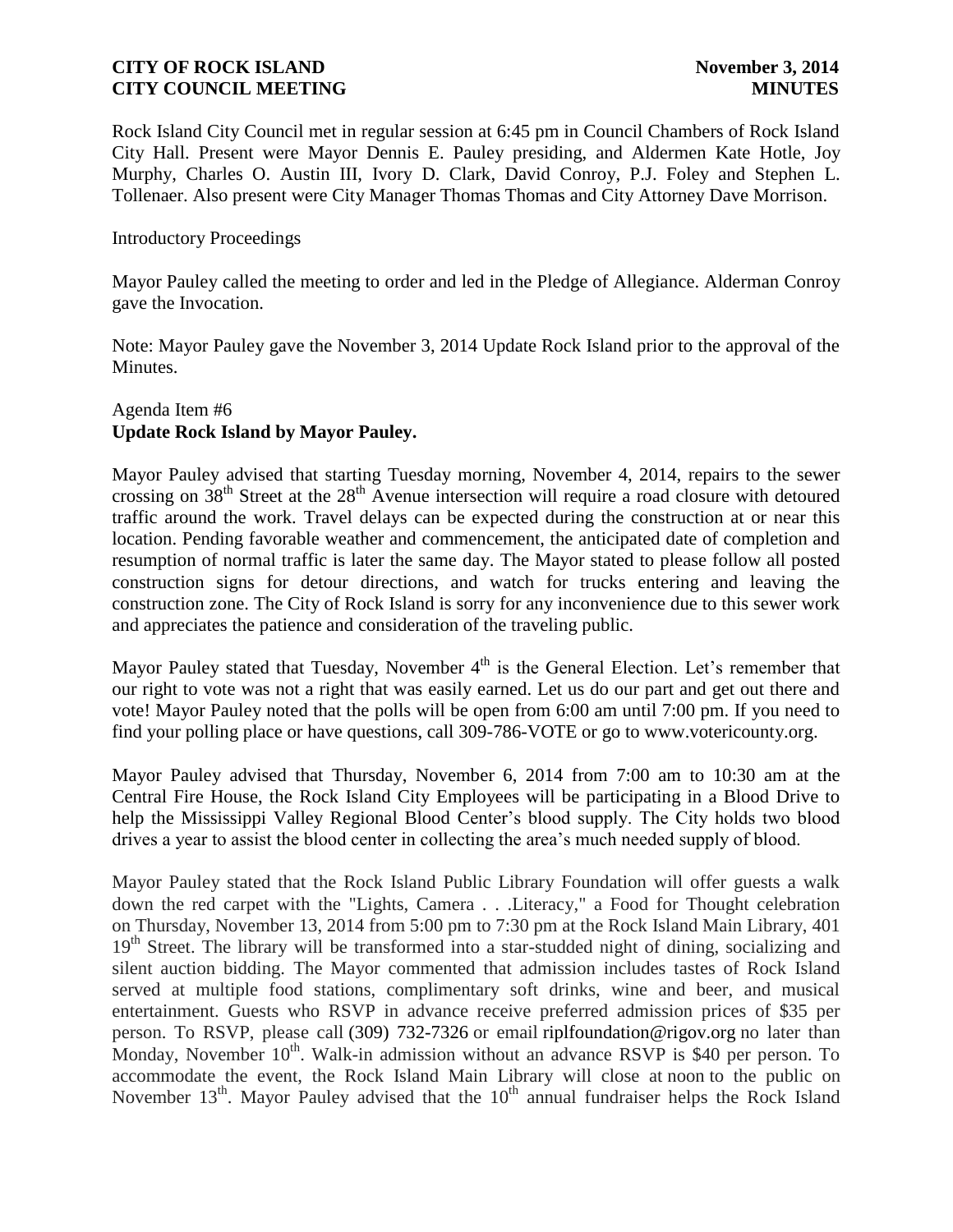Public Library Foundation fulfill library requests for special programs and projects that are outside the Rock Island Library's standard operating budget.

# Agenda Item #5 **Minutes of the meeting of October 20, 2014.**

A motion was made by Alderman Foley and seconded by Alderman Hotle to approve the Minutes of the meeting of October 20, 2014 as printed. The motion carried by the following Aye and No vote; those voting Aye being; Alderman Hotle, Alderman Murphy, Alderman Austin, Alderman Clark, Alderman Conroy, Alderman Foley and Alderman Tollenaer; those voting No, none.

# Agenda Item #7 **Presentation of the Best Rain Garden Awards by the Beautification Commission.**

Beautification Commission member Bob Towler stepped forward and joined Mayor Pauley at the podium to present the Best Rain Garden awards. It was noted that the purpose of the contest is to recognize residents who show pride in their homes and neighborhoods by keeping neat and well maintained rain gardens.

Mr. Towler then named the recipients of the Residential Beautification Award. The winners are as follows; Drew and Natalie Forest (overall winner), Sarah Siegal Trust, Kelly Noack, Mark and Pam Ernat and Michael and Donna Fiedler.

#### Agenda Item #8 **Presentation of the Community Garden Awards by the Beautification Commission.**

Beautification Commission member Bob Towler stepped forward and joined Mayor Pauley at the podium to present the Community Garden awards. It was noted that the purpose of the contest is to recognize organizations and citizens that show pride in their neighborhood by keeping remarkably neat and well maintained community gardens.

Mr. Towler then named the recipients of the Beautification Award. The winners are as follows; Positive Empowerment, Gloria Haymon, Preston/Constance Muhammad, Craig Norveisas, Josephine & Marshall Jackson,  $6<sup>th</sup>$  Avenue Neighborhood Block Club, Broadway Church, Rev. Donald Johnson, Josh Schipp, Louise James, Alice Barber, Effie Hathaway, Diane Johnson, Robert Gomez, Martha Johansan, Barutwanayo Jacques, Boonchoo DeSchepper, Vasheel Shepherd and William Bernauer.

### Agenda Item #9

# **Mayor Pauley will close the regular meeting and open a Public Hearing on the Citizen's Advisory Committee recommendations for the 2015 Gaming Grant allocations.**

Mayor Pauley closed the regular meeting at 6:58 pm and opened a Public Hearing on the Citizen's Advisory Committee recommendations for the 2015 Gaming Grant allocations.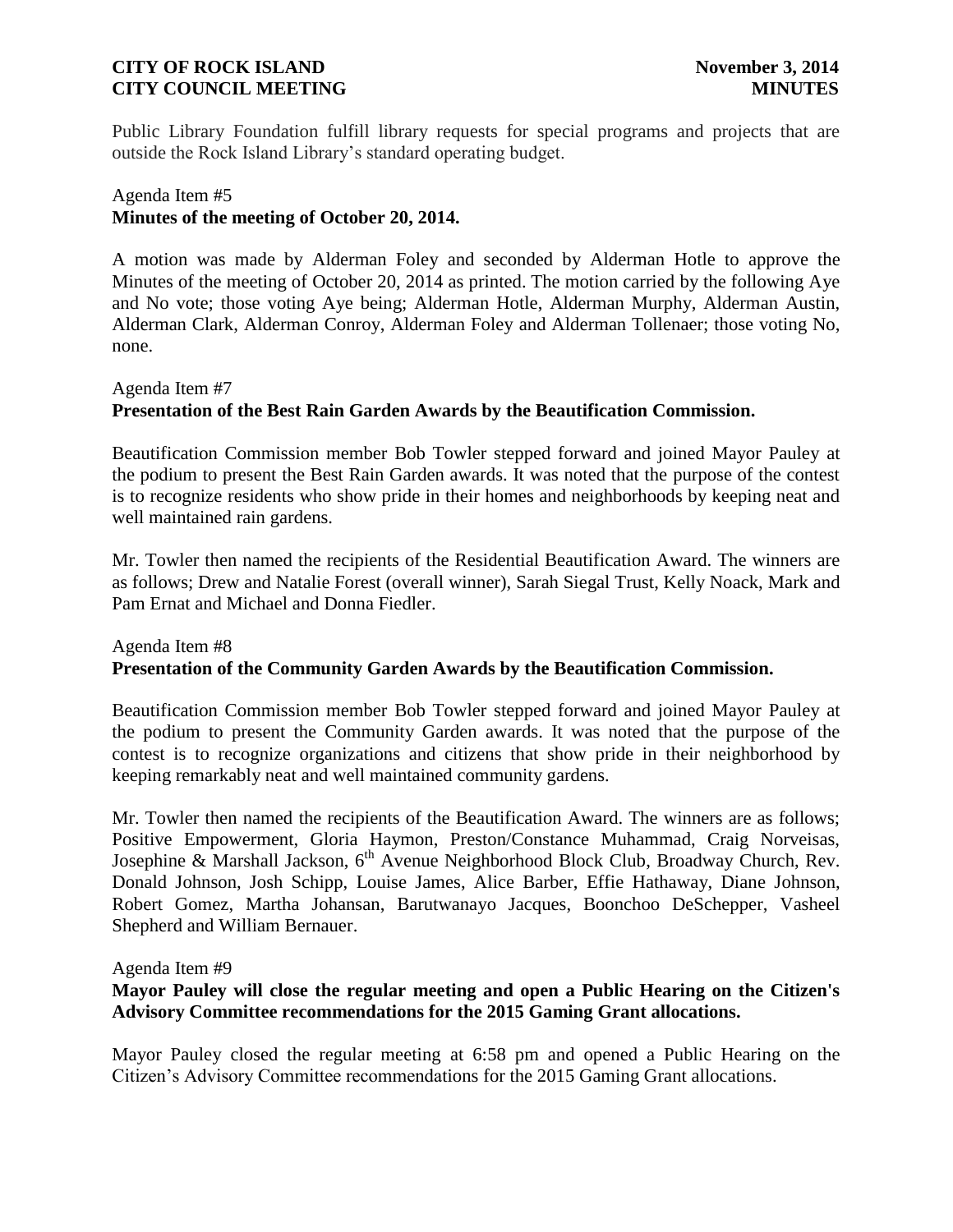Community and Economic Development Director Jeff Eder introduced Lori Roderick, Chairman of the Citizen's Advisory Committee. Mr. Eder stated that Ms. Roderick will give the presentation on the committee's recommendations for the allocation of the Gaming funds.

Ms. Roderick stated that the Citizen's Advisory Committee completed their review of the Gaming Grant funding requests for the 2015 calendar year. Ms. Roderick added that they enjoyed learning more about the programs and services that help the residents thrive and support their health and well-being. Ms. Roderick advised that the committee agreed that the budget presented will disburse monies in a way that benefits Rock Island citizens and Rock Island businesses with priority given to businesses within the city limits that provide services to the youth in the community.

Ms. Roderick indicated that the committee budgeted \$50,000.00 for this round of Gaming Grant allocations, which was the same amount that has been allocated since the inception of the program. Ms. Roderick added that each committee member reviewed 25 grant applications, heard presentations and had questions answered by all applicants. Ms. Roderick further explained the process involved leading to the allocations for the Gaming funds.

Ms. Roderick indicated that the committee received funding requests totaling \$125,863.60, with a shortfall of \$75,163.60. Ms. Roderick commented that they recommend awarding funds to 14 organizations. Ms. Roderick stated that the committee would have been comfortable funding several additional projects and programs if funding had been available.

Ms. Roderick noted that Gaming Grant funds enable the City and social service providers to offer assistance to those in the City with the greatest needs. Ms. Roderick concluded that the task of allocating these monies in a manner that affects the greatest good is certainly difficult, but fulfilling. Ms. Roderick commented that as a Rock Island citizen, she was thankful that the City has the funds and staffing and the will to deliver these programs to the community.

Council discussed the allocation process.

Mayor Pauley inquired as to whether there was anyone that wished to speak in favor of the recommendations from the Citizen's Advisory Committee. No one stepped forward.

Mayor Pauley then inquired as to whether there was anyone that wished to speak in opposition to the recommendations from the Citizen's Advisory Committee. No one stepped forward.

With no persons present to speak on the Citizen's Advisory Committee recommendations for the 2015 Gaming Grant allocations, Mayor Pauley closed the Public Hearing and reconvened the regular meeting at 7:03 pm.

Mayor Pauley stated that final decisions on the Gaming Grant allocations will be made on Monday, November 10, 2014 at the regular Council meeting.

Agenda Item #10 **A Special Ordinance granting a Special Use Permit at 918 45th Street**.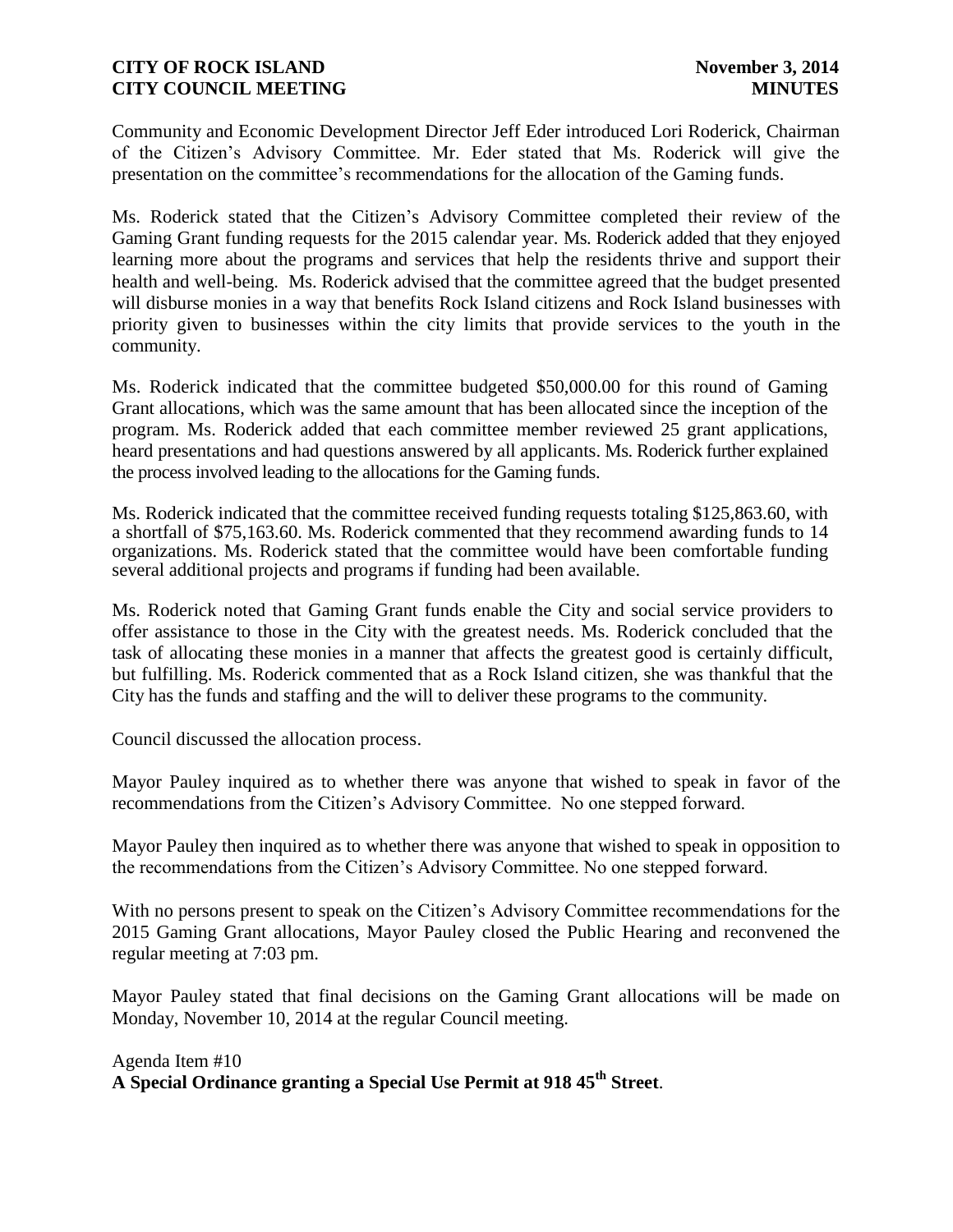Alderman Murphy moved and Alderman Foley seconded to consider, suspend the rules and pass the ordinance.

Discussion followed. Alderman Murphy advised that some adjustments need to be made.

Mayor Pauley advised that an adjustment was made. Mayor Pauley added that operating hours were 6:00 am to 6:00 pm Monday through Friday, but it didn't say anything about the winter. Mayor Pauley advised that the addition to that stated that during snow removal season (winter only), it would be 24/7.

Chad Jones, owner of Quad City Lawn Care at 918 45<sup>th</sup> Street stepped forward. Mr. Jones stated that this would be during inclement weather where they would have to go out and do snow removal. Mr. Jones inquired as to whether Council would allow him to put gravel parking spots off of the gravel alley instead of concrete or asphalt due to the concrete being permanent.

Council discussed this issue as to whether or not it would have to go through zoning or get a variance.

Community and Economic Development Director Jeff Eder advised that he couldn't quote the code, but believed that it requires all parking spaces to be on a hard surface. Council further discussed this issue.

Alderman Murphy advised that the reasoning for this discussion is that Mr. Jones had mentioned that he was looking for commercial space to move. Alderman Murphy added that the special use permit was passed if he had to have off street parking, but if he is moving, he doesn't want to make all of the space in the back. Council further discussed this issue.

Community and Economic Development Director Jeff Eder advised that in certain situations whether it is to build gravel or concrete, there could be a time frame put on it. Council discussed this issue.

Alderman Murphy inquired to Mr. Jones as to whether six months would work for him to build the parking spaces. Mr. Jones stated that six months would be acceptable.

Alderman Murphy then stated that #7 would be added to the ordinance, which states that six months would be allowed to supply permanent parking.

Mr. Jones then inquired as to whether that allows him to have employees park on the street until the parking space is available.

Mayor Pauley stated that it would not be for six months, it has to be done quickly. Mayor Pauley advised that the City will determine with the City Attorney as to whether it has to be concrete. Mayor Pauley added that it would still have to have a gravel base, so for now, the gravel will have to be put in as soon as possible.

Mr. Jones inquired as to whether they would then be allowed to park on the gravel.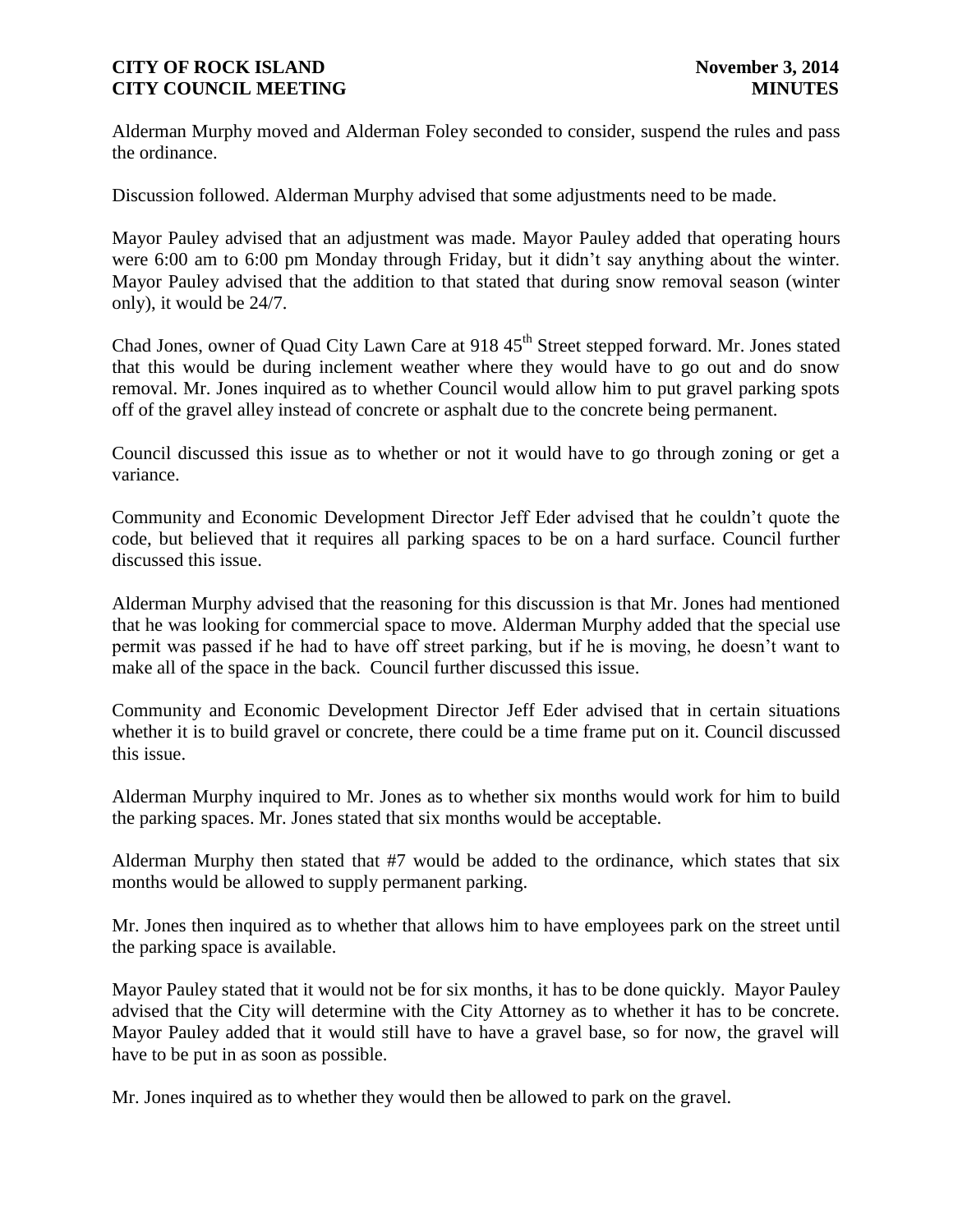Mayor Pauley stated yes.

After discussion, the motion with the addition of #7 carried by the following Aye and No vote; those voting Aye being; Alderman Hotle, Alderman Murphy, Alderman Austin, Alderman Clark, Alderman Conroy, Alderman Foley and Alderman Tollenaer; those voting No, none.

Agenda Item #11 **CLAIMS**

It was moved by Alderman Austin and seconded by Alderman Foley to accept the following reports and authorize payments as recommended. The motion carried by the following Aye and No vote; those voting Aye being; Alderman Hotle, Alderman Murphy, Alderman Austin, Alderman Clark, Alderman Conroy, Alderman Foley and Alderman Tollenaer; those voting No, none.

a. Report from the Information Technology Department regarding payment in the amount of \$18,100.00 to ESRI, Inc. for the ESRI ArcGIS software maintenance.

b. Report from the Information Technology Department regarding payment in the amount of \$21,500.00 to Cloud Sherpas, Inc. for the Google Apps annual update and support maintenance.

c. Report from the Public Works Department regarding payment in the amount of \$61,739.43 to Miller Trucking and Excavating for an emergency water main repair on 18<sup>th</sup> Avenue and Route 92.

d. Report from the Public Works Department regarding payment in the amount of \$10,082.15 to Valley Construction Company, Inc. for an emergency water main repair at 3610 78<sup>th</sup> Avenue West.

e. Report from the Public Works Department regarding payment #1 in the amount of \$225,669.80 to Langman Construction, Inc. for services provided for the 2014 Southwest Rock Island Street Patching project.

f. Report from the Public Works Department regarding payment #1 and final in the amount of \$240,240.34 to American Asphalt Surface Recycling, Inc. for the 2014 Hot In-Place Recycling Program project.

Agenda Item #12

**Claims for the weeks of October 17 through October 23 in the amount of \$808,165.05 and October 24 through October 30 in the amount of \$664,134.27 and payroll for the weeks of October 13 through October 26 in the amount of \$1,386,305.95.**

Alderman Conroy moved and Alderman Clark seconded to allow the claims and payroll. The motion carried by the following Aye and No vote; those voting Aye being; Alderman Hotle,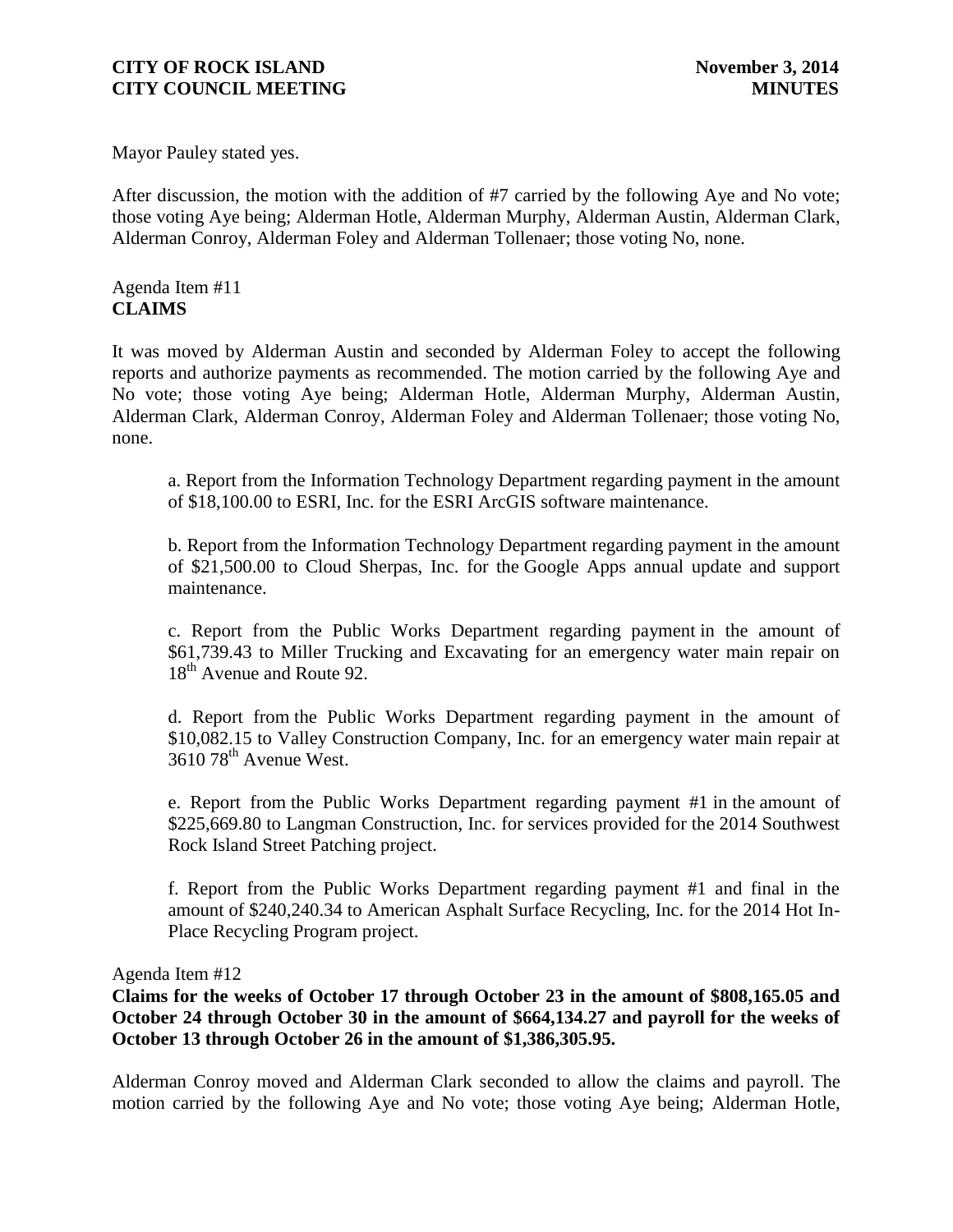Alderman Murphy, Alderman Austin, Alderman Clark, Alderman Conroy, Alderman Foley and Alderman Tollenaer; those voting No, none.

#### Agenda Item #13

## **Purchase Card Claims for the month of July in the amount of \$75,193.98, August in the amount of \$60,355.84 and September in the amount of \$68,067.55.**

It was moved by Alderman Murphy and seconded by Alderman Austin to approve the purchase card claims. The motion carried by the following Aye and No vote; those voting Aye being; Alderman Hotle, Alderman Murphy, Alderman Austin, Alderman Clark, Alderman Conroy, Alderman Foley and Alderman Tollenaer; those voting No, none.

#### Agenda Item #14

# **Report from the Public Works Department regarding bids for retaining wall repairs at 2120 and 2126 17th Street, recommending the bid be awarded to C&J Landscaping in the amount of \$11,465.00.**

Alderman Foley moved and Alderman Murphy seconded to award the bid as recommended and authorize the City Manager to execute the contract documents. The motion carried by the following Aye and No vote; those voting Aye being; Alderman Hotle, Alderman Murphy, Alderman Austin, Alderman Clark, Alderman Conroy, Alderman Foley and Alderman Tollenaer; those voting No, none.

#### Agenda Item #15

**Report from the Public Works Department and the Community and Economic Development Department regarding an agreement with Missman, Inc. for engineering services for wetlands mitigation for the proposed GTI project in Southwest Rock Island in the amount of \$36,632.50.** 

Prior to the motion, Mayor Pauley stated that GTI has agreed to pay this.

It was moved by Alderman Austin and seconded by Alderman Murphy to approve the agreement as recommended and authorize the City Manager to execute the contract documents. The motion carried by the following Aye and No vote; those voting Aye being; Alderman Hotle, Alderman Murphy, Alderman Austin, Alderman Clark, Alderman Conroy, Alderman Foley and Alderman Tollenaer; those voting No, none.

#### Agenda Item #16

**Report from the Public Works Department regarding an agreement with the Illinois Department of Transportation for the resurfacing of IL5 (Blackhawk Road) from 13th Street to 24th Street, a Resolution appropriating \$4,715.00 for the City's share, a Resolution approving the plans and specifications and an Ordinance prohibiting parking along both sides of IL5 from 13th Street to 24th Street in the City of Rock Island.**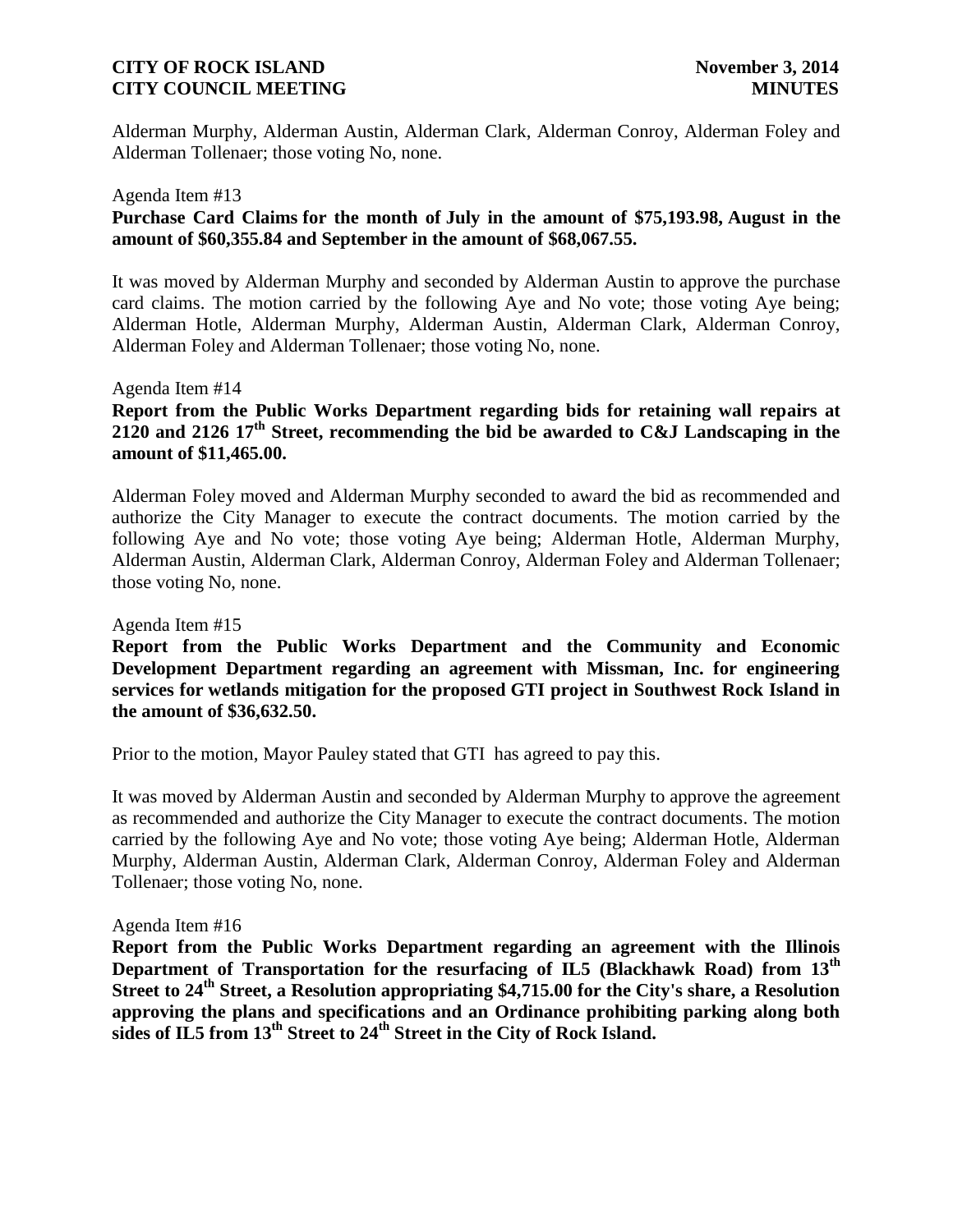Alderman Foley moved and Alderman Conroy seconded to approve the agreement as recommended, authorize the Mayor to execute the contract documents, adopt the resolutions and consider, suspend the rules and pass the ordinance.

Discussion followed. Alderman Tollenaer stated that while this work is taking place, he would like staff to look into having a right turn lane southbound on  $17<sup>th</sup>$  Street. Alderman Tollenaer advised that traffic gets backed up quite a bit. Alderman Tollenaer added that if the west side of  $17<sup>th</sup>$  Street could have a right turn lane southbound, it would clear up a lot of the backup of traffic there.

Public Works Director Randy Tweet stated that staff will look into it.

After discussion, the motion carried by the following Aye and No vote; those voting Aye being; Alderman Hotle, Alderman Murphy, Alderman Austin, Alderman Clark, Alderman Conroy, Alderman Foley and Alderman Tollenaer; those voting No, none.

#### Agenda Item #17

# **Report from the Community and Economic Development Department regarding the donation of property at 514 14th Street.**

It was moved by Alderman Clark and seconded by Alderman Conroy to accept the donation as recommended, authorize the City Manager to execute the contract documents and consider, suspend the rules and pass the ordinance. The motion carried by the following Aye and No vote; those voting Aye being; Alderman Hotle, Alderman Murphy, Alderman Austin, Alderman Clark, Alderman Conroy, Alderman Foley and Alderman Tollenaer; those voting No, none.

# Agenda Item #18 **Report from the Finance Department regarding uncollectible Loans.**

Alderman Tollenaer moved and Alderman Conroy seconded to approve the loan adjustment at American Bank & Trust as recommended to reflect the adjustment by Quad-Corp Collections. The motion carried by the following Aye and No vote; those voting Aye being; Alderman Hotle, Alderman Murphy, Alderman Austin, Alderman Clark, Alderman Conroy, Alderman Foley and Alderman Tollenaer; those voting No, none.

### Agenda Item #19

# **Report from the Finance Department regarding the Municipal Compliance reports for Fiscal Year ending March 31, 2014 for the Police Pension Fund and Fire Pension Fund.**

It was moved by Alderman Conroy and seconded by Alderman Hotle to accept the reports as recommended. The motion carried by the following Aye and No vote; those voting Aye being; Alderman Hotle, Alderman Murphy, Alderman Austin, Alderman Clark, Alderman Conroy, Alderman Foley and Alderman Tollenaer; those voting No, none.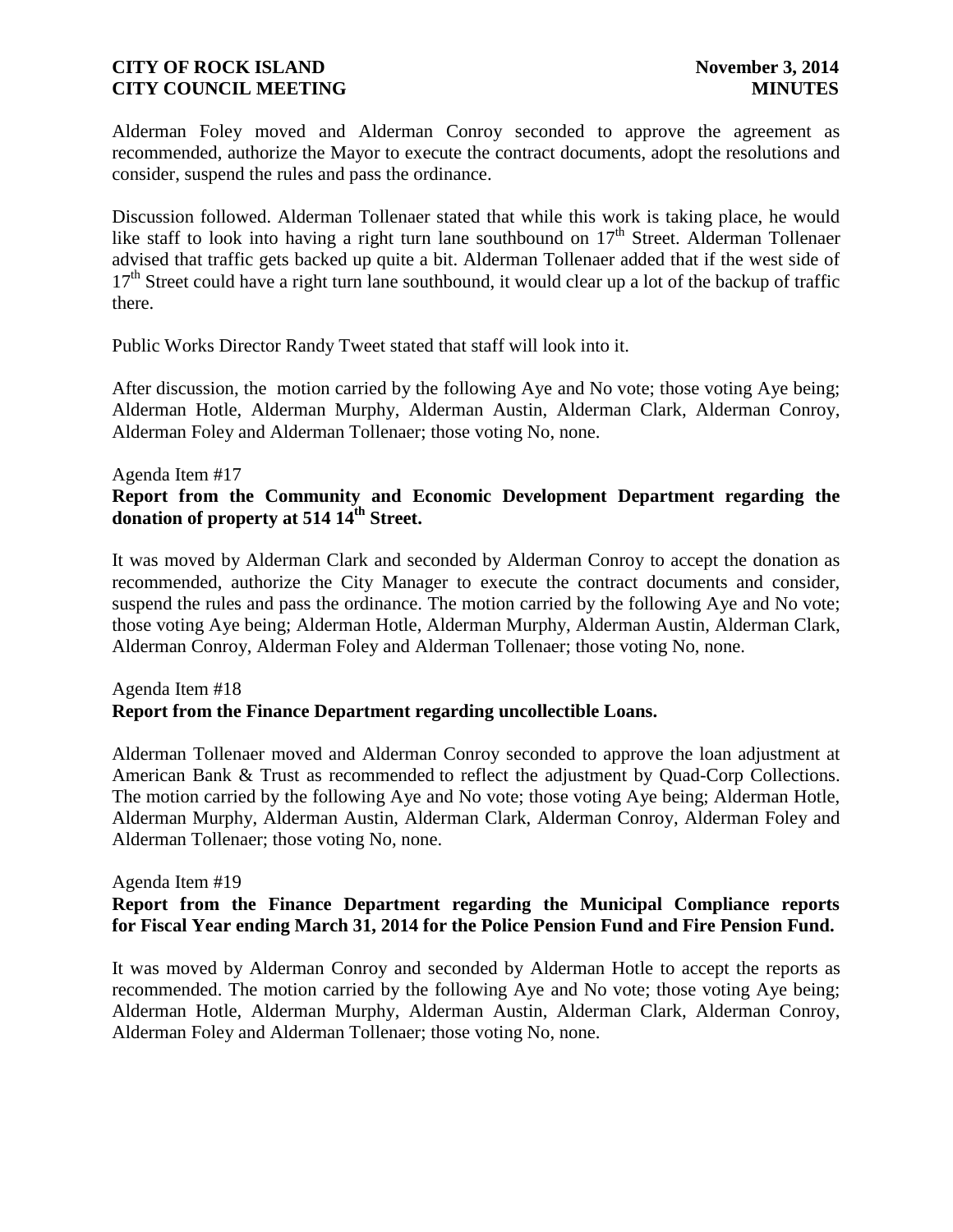#### Agenda Item #20

# **Report from the City Clerk regarding an application from Michael Agok to operate a Taxi Cab Service in the City of Rock Island.**

Alderman Tollenaer moved and Alderman Hotle seconded to approve the application as recommended. The motion carried by the following Aye and No vote; those voting Aye being; Alderman Hotle, Alderman Murphy, Alderman Austin, Alderman Clark, Alderman Conroy, Alderman Foley and Alderman Tollenaer; those voting No, none.

Agenda Item #21 **Other Business.**

Alderman Hotle stated that we have had two Rock Island citizens win a national award from USA Network called the Characters Unite Award. Alderman Hotle added that it is all about bringing diverse groups of people together and bridging social injustices. Alderman Hotle stated that it is pretty impressive that in the few years that they have had this national award, two people from Rock Island have won. Alderman Hotle stated that this year's award winner is Jasmine Babers. Alderman Hotle commented that the award recipients receive a \$5,000.00 grant to continue their services. Alderman Hotle noted that Jasmine Babers is the youngest award recipient to date. Alderman Hotle further discussed this item.

Alderman Murphy reminded everyone to Shop Rock Island. Alderman Murphy stated that people that have boats will be looking for someone to haul their boats out of the water, winterize them and store them. Alderman Murphy advised that there is a great business in Rock Island that does that, which is Unley Marine on  $18<sup>th</sup>$  Avenue and  $1<sup>st</sup>$  Street. Alderman Murphy reminded everyone to shop Rock Island first.

Ms. Marsha Ready of 1829 4<sup>th</sup> Avenue, Apt. 102 stepped forward and Ms. Cecelia Wright of 1829 4<sup>th</sup> Avenue, Apt. 403 stepped forward.

Ms. Wright stated that the residents of Sala Flats at 1829  $4<sup>th</sup>$  Avenue are petitioning the City to change the parking regulations in front of the building. Ms. Wright added that currently, the parking time is two hours and they are asking the City to change it to three hour parking from the northwest side of 19<sup>th</sup> Street to the alley. Ms. Wright stated that many residents work  $2^{nd}$  or  $3^{rd}$ shift and are not able to move their cars within the two hour time period. Ms. Wright added that some of the residents have received hundreds of dollars in parking tickets, tows and boots on cars.

Ms. Ready stated that there is a parking place across the street where they have to pay \$20.00 a month for parking that is shared with Project Now. Ms. Ready added that with all of the people in the building and Project Now, there is not enough parking spaces.

Mayor Pauley inquired as to whether they are asking to go from two hours to three hours.

Ms. Ready stated that they could go up to four hours.